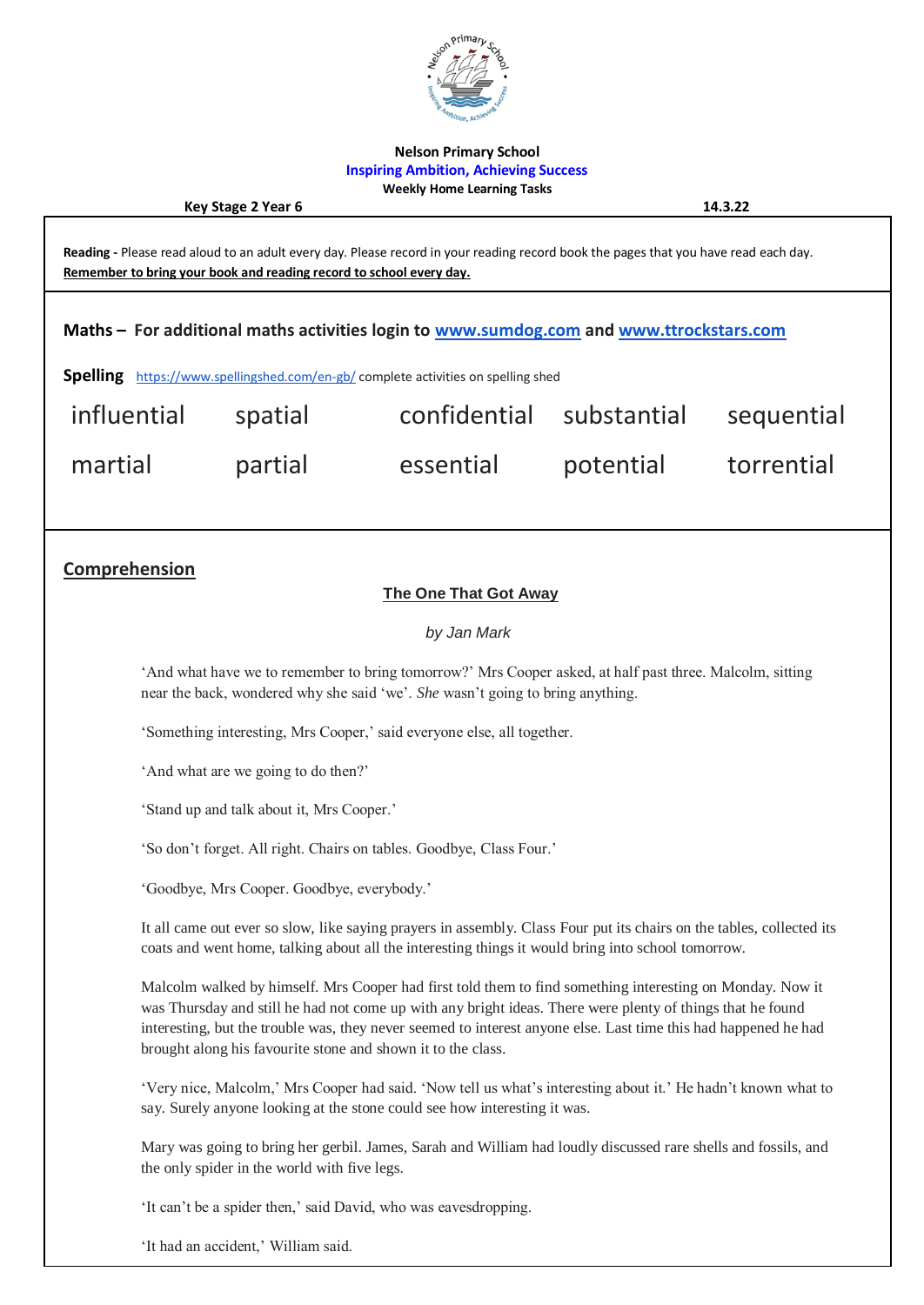Isobel intended to bring her pocket calculator and show them how it could write her name by punching in 738051 and turning it upside down. She did this every time, but it still looked interesting.

Malcolm could think of nothing.

When he reached home he went up to his bedroom and looked at the shelf where he kept important things: his twig that looked like a stick insect, his marble that looked like a glass eye, the penny with a hole in it and the Siamese-twin jelly-babies, one red, one green and stuck together, back to back. He noticed that they were now stuck to the shelf, too. His stone had once been there as well, but after Class Four had said it was boring he had put it back in the garden. He still went to see it sometimes.

What he really needed was something that could move about, like Mary's gerbil or William's five-legged spider. He sat down on his bed and began to think.

### *Friday*

On Friday, after assembly, Class Four began to be interesting. Mary kicked off with the gerbil that whirred round its cage like a hairy balloon with the air escaping. Then they saw William's lame spider, James's fossil, Jason's collection of snail shells stuck one on top of the other like the leaning tower of Pisa, and David's bottled conkers that he had kept in an air-tight jar for three years. They were still as glossy as new shoes.

Then it was Malcolm's turn. He went up to the front and held out a matchbox. He had chosen it very carefully. It was the kind with the same label top and bottom so that when you opened it you could never be sure that it was the right way up and all the matches fell out. Malcolm opened it upside down and jumped. Mrs Cooper jumped too. Malcolm threw himself down on hands and knees and looked under her desk.

'What's the matter?' Mrs Cooper said.

'It's fallen out!' Malcolm cried.

'What is it?' Mrs Cooper said, edging away.

'I don't know – it's got six legs and sharp knees... and sort of frilly ginger eyebrows on stalks—'. He pounced. 'There it goes.'

'Where?

'Missed it,' said Malcolm. 'It's running under your chair, Mary.'

Mary squeaked and climbed on to the table because she thought that was the right way to behave when creepycrawlies were about.

'I see it!' Jason yelled, and jumped up and down. David threw a book in the direction that Jason was pointing and James began beating the floor with a rolled-up comic.

'I got it - I killed it,' he shouted.

'It's crawling up the curtains,' Sarah said and Mrs Cooper, who was standing by the curtains, moved rapidly away from them.

'It's over by the door,' Mary shrieked, and several people ran to head it off. Chairs were overturned.

Malcolm stood by Mrs Cooper's desk with his matchbox. His contribution was definitely the most interesting thing that anyone had seen that morning. He was only sorry that he hadn't seen it himself.

# **Questions**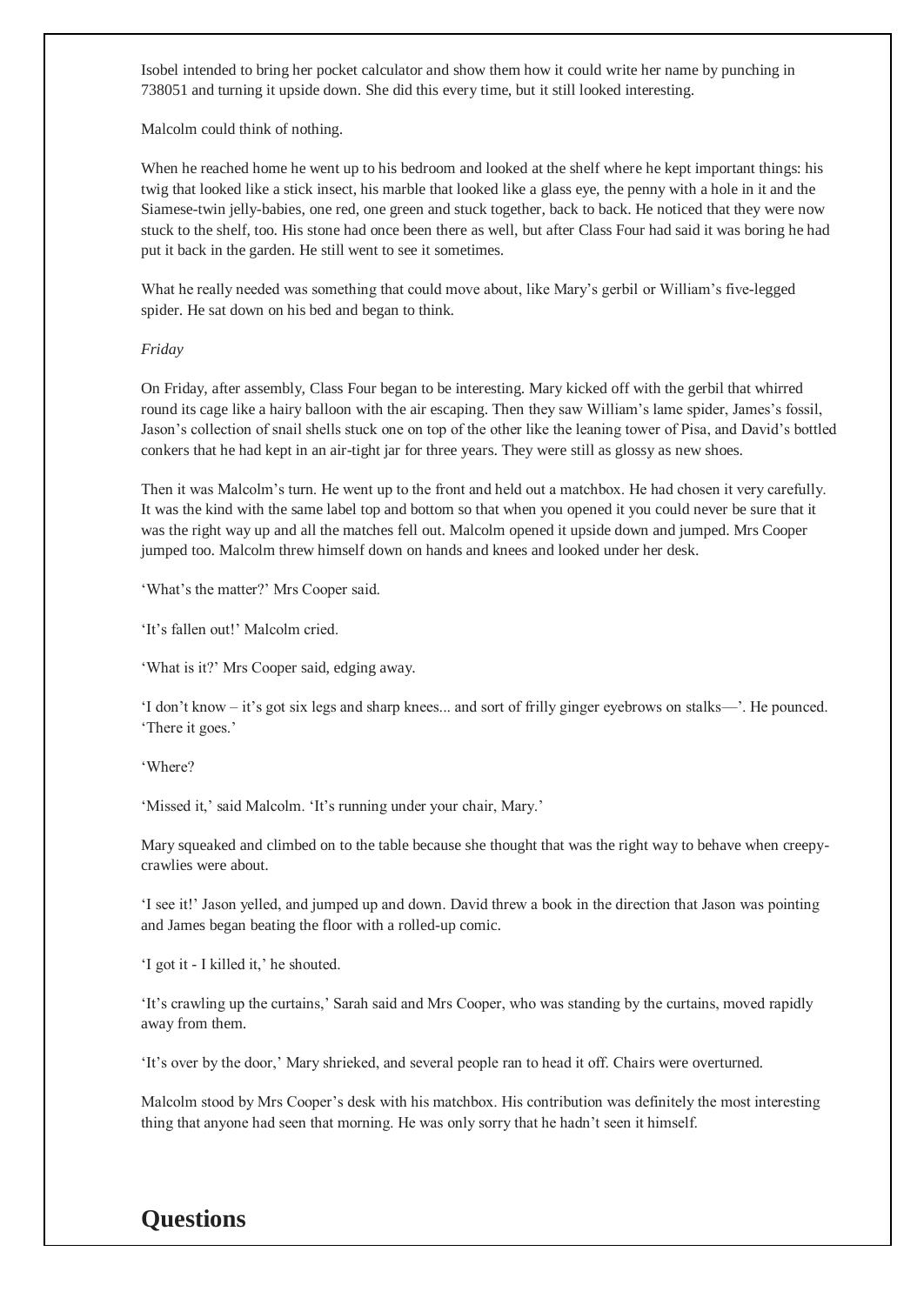| 1.                                                                                                                                                              |                                                                                                                                                                                                                                                                                                     | Circle the correct option to complete each sentence below.                                                                                     |                       |         |  |  |  |  |
|-----------------------------------------------------------------------------------------------------------------------------------------------------------------|-----------------------------------------------------------------------------------------------------------------------------------------------------------------------------------------------------------------------------------------------------------------------------------------------------|------------------------------------------------------------------------------------------------------------------------------------------------|-----------------------|---------|--|--|--|--|
|                                                                                                                                                                 | At the end of the day Mrs Cooper reminded Class Four that the next day they were<br>(a)<br>to bring something interesting to school.   After school Malcolm walked home                                                                                                                             |                                                                                                                                                |                       |         |  |  |  |  |
|                                                                                                                                                                 |                                                                                                                                                                                                                                                                                                     | alone<br>in a group<br>with James<br>of friends<br>and Sarah                                                                                   | with<br>Mrs Cooper    |         |  |  |  |  |
|                                                                                                                                                                 |                                                                                                                                                                                                                                                                                                     |                                                                                                                                                |                       | 1 mark  |  |  |  |  |
|                                                                                                                                                                 | (b)                                                                                                                                                                                                                                                                                                 | He was trying to think about what he could bring in to show the class.<br>Last time he had brought his                                         |                       |         |  |  |  |  |
|                                                                                                                                                                 |                                                                                                                                                                                                                                                                                                     | penny with a hole in it<br>calculator<br>stone                                                                                                 | interesting marble    | 1 mark  |  |  |  |  |
|                                                                                                                                                                 | (c)                                                                                                                                                                                                                                                                                                 | The other children discussed what they were going to bring.<br>Mary decided she would bring her                                                |                       |         |  |  |  |  |
|                                                                                                                                                                 |                                                                                                                                                                                                                                                                                                     | rabbit<br>cat<br>gerbil<br>mouse                                                                                                               |                       | 1 mark  |  |  |  |  |
|                                                                                                                                                                 | (d)                                                                                                                                                                                                                                                                                                 | When Malcolm got home he went into                                                                                                             |                       |         |  |  |  |  |
|                                                                                                                                                                 | the kitchen<br>his bedroom<br>the lounge<br>the garden                                                                                                                                                                                                                                              |                                                                                                                                                |                       |         |  |  |  |  |
|                                                                                                                                                                 |                                                                                                                                                                                                                                                                                                     | and looked at all of his interesting things.                                                                                                   |                       | 1 mark  |  |  |  |  |
|                                                                                                                                                                 | (e)                                                                                                                                                                                                                                                                                                 | What he really needed was something that                                                                                                       |                       |         |  |  |  |  |
|                                                                                                                                                                 |                                                                                                                                                                                                                                                                                                     | could move<br>made a noise<br>was funny                                                                                                        | was brightly coloured | 1 mark  |  |  |  |  |
|                                                                                                                                                                 | (f)                                                                                                                                                                                                                                                                                                 | On Friday after assembly, Class Four showed the interesting things they had<br>brought. The first person to come to the front of the class was |                       |         |  |  |  |  |
|                                                                                                                                                                 |                                                                                                                                                                                                                                                                                                     | William<br>Mary<br>Sarah<br>Jason                                                                                                              |                       | 1 mark  |  |  |  |  |
|                                                                                                                                                                 | (g)                                                                                                                                                                                                                                                                                                 | Then came James with his fossil and David with his conkers.<br>Soon it was Malcolm's turn. He went up to the front and held out a              |                       |         |  |  |  |  |
|                                                                                                                                                                 |                                                                                                                                                                                                                                                                                                     | chocolate box<br>lego box<br>shoebox<br>matchbox                                                                                               |                       | 1 mark  |  |  |  |  |
|                                                                                                                                                                 | Malcolm opened his box upside down and jumped back in surprise. He got on his<br>(h)<br>hands and knees to look under the desk. It had fallen out! All of the children started<br>looking but they did not know exactly what they were looking for. Only Malcolm<br>knew that they were looking for |                                                                                                                                                |                       |         |  |  |  |  |
|                                                                                                                                                                 |                                                                                                                                                                                                                                                                                                     | a matchbox<br>an insect<br>his interesting stone                                                                                               | nothing at all        | 1 mark  |  |  |  |  |
|                                                                                                                                                                 |                                                                                                                                                                                                                                                                                                     |                                                                                                                                                |                       |         |  |  |  |  |
| 2.<br>Here are some of the events that happened in the story. Put them in the right order by<br>numbering each line. The first event has been numbered for you. |                                                                                                                                                                                                                                                                                                     |                                                                                                                                                |                       |         |  |  |  |  |
|                                                                                                                                                                 |                                                                                                                                                                                                                                                                                                     | on the way home the children discussed<br>what they would bring in                                                                             |                       |         |  |  |  |  |
|                                                                                                                                                                 |                                                                                                                                                                                                                                                                                                     | the next day the class showed their<br>objects                                                                                                 |                       |         |  |  |  |  |
|                                                                                                                                                                 |                                                                                                                                                                                                                                                                                                     | the class was in uproar                                                                                                                        |                       |         |  |  |  |  |
|                                                                                                                                                                 |                                                                                                                                                                                                                                                                                                     | Mrs Cooper told the class to bring in<br>interesting objects                                                                                   | 1                     |         |  |  |  |  |
|                                                                                                                                                                 |                                                                                                                                                                                                                                                                                                     | the children looked at a gerbil, a spider, a<br>fossil, snail shells and conkers                                                               |                       |         |  |  |  |  |
|                                                                                                                                                                 |                                                                                                                                                                                                                                                                                                     | at home, Malcolm thought about what he<br>could bring to show                                                                                  |                       |         |  |  |  |  |
|                                                                                                                                                                 |                                                                                                                                                                                                                                                                                                     | then it was Malcolm's turn                                                                                                                     |                       |         |  |  |  |  |
|                                                                                                                                                                 |                                                                                                                                                                                                                                                                                                     |                                                                                                                                                |                       | 2 marks |  |  |  |  |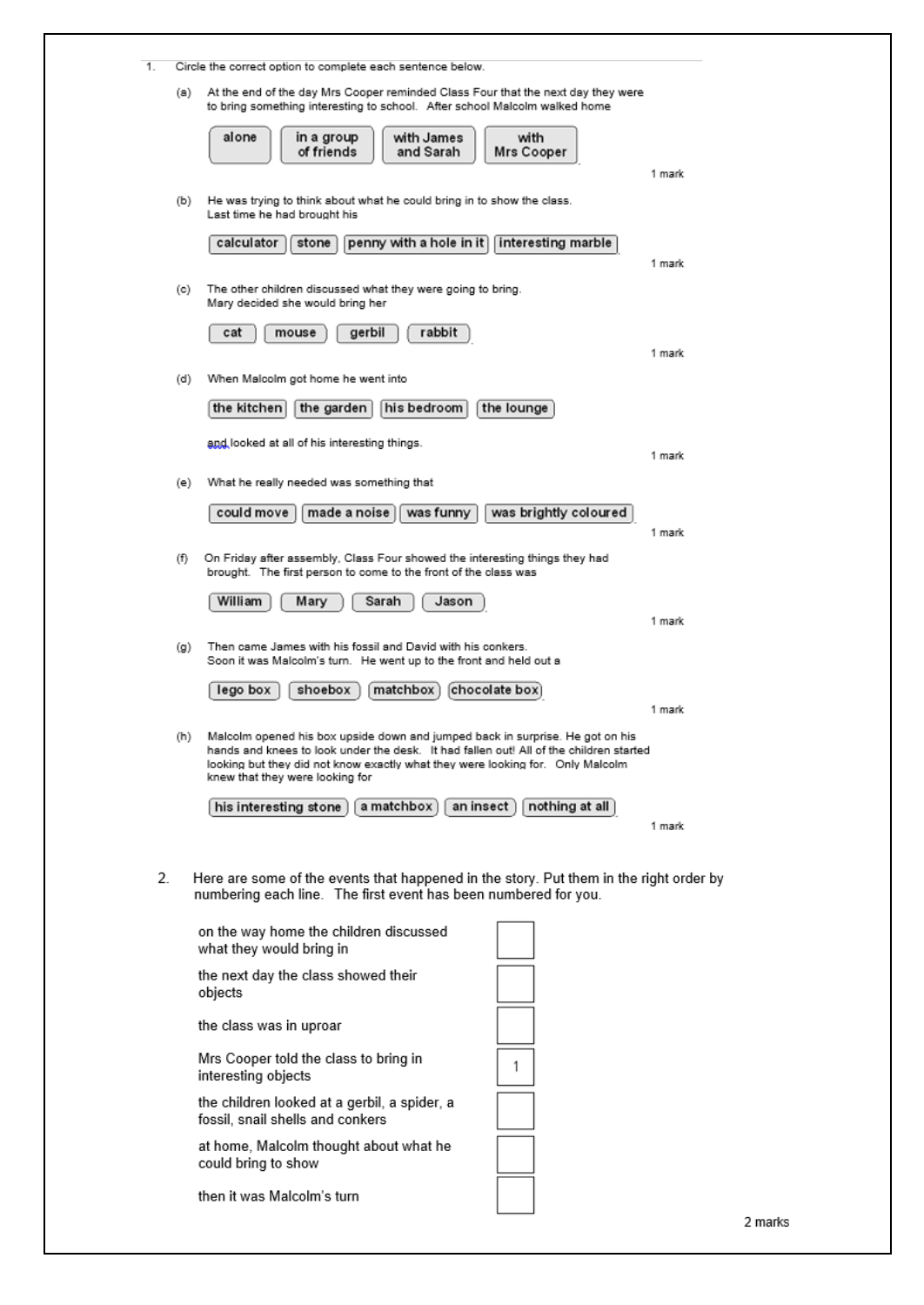|                                   | B) Do you think Malcolm's own feelings about the stone changed? |  |  |
|-----------------------------------|-----------------------------------------------------------------|--|--|
| Yes                               | No                                                              |  |  |
| What in the story tells you this? |                                                                 |  |  |
|                                   |                                                                 |  |  |
|                                   |                                                                 |  |  |
|                                   |                                                                 |  |  |
|                                   |                                                                 |  |  |